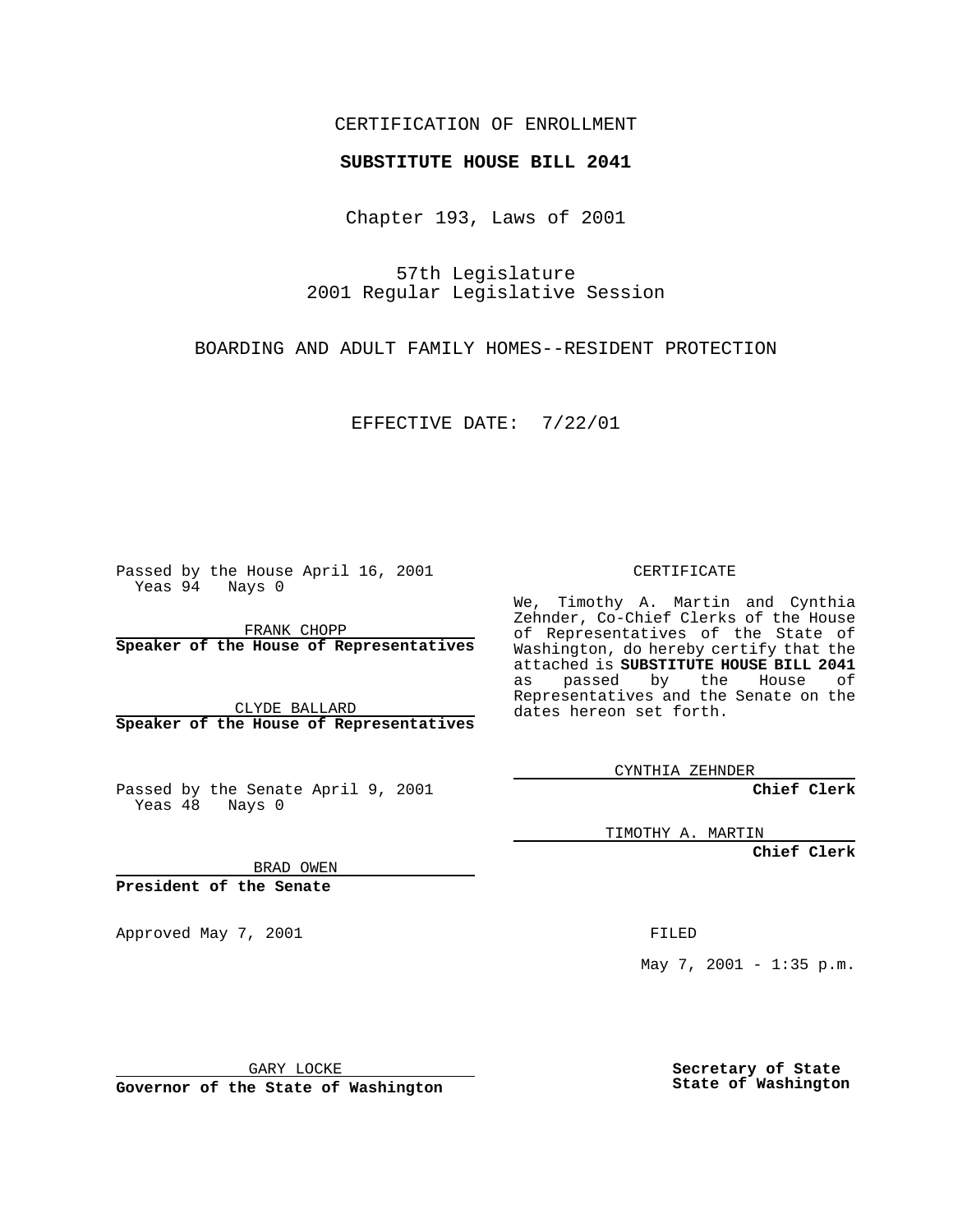## **SUBSTITUTE HOUSE BILL 2041** \_\_\_\_\_\_\_\_\_\_\_\_\_\_\_\_\_\_\_\_\_\_\_\_\_\_\_\_\_\_\_\_\_\_\_\_\_\_\_\_\_\_\_\_\_\_\_

\_\_\_\_\_\_\_\_\_\_\_\_\_\_\_\_\_\_\_\_\_\_\_\_\_\_\_\_\_\_\_\_\_\_\_\_\_\_\_\_\_\_\_\_\_\_\_

## AS AMENDED BY THE SENATE

Passed Legislature - 2001 Regular Session

**State of Washington 57th Legislature 2001 Regular Session By** House Committee on Health Care (originally sponsored by Representatives Edmonds, Skinner, Ogden and Kenney)

Read first time 02/27/2001. Referred to Committee on .

 AN ACT Relating to resident protection standards in boarding homes and adult family homes; amending RCW 74.39A.060, 18.20.185, 74.39A.080, 18.20.190, 70.128.160, 70.128.060, and 18.20.050; adding new sections to chapter 70.128 RCW; and adding a new section to chapter 18.20 RCW.

BE IT ENACTED BY THE LEGISLATURE OF THE STATE OF WASHINGTON:

 **Sec. 1.** RCW 74.39A.060 and 1999 c 176 s 34 are each amended to read as follows:

 (1) The aging and adult services administration of the department shall establish and maintain a toll-free telephone number for receiving complaints regarding a facility that the administration licenses or with which it contracts for long-term care services.

 (2) All facilities that are licensed by, or that contract with the aging and adult services administration to provide chronic long-term care services shall post in a place and manner clearly visible to residents and visitors the department's toll-free complaint telephone number and the toll-free number and program description of the long-term care ombudsman as provided by RCW 43.190.050.

 (3) The aging and adult services administration shall investigate complaints if the subject of the complaint is within its authority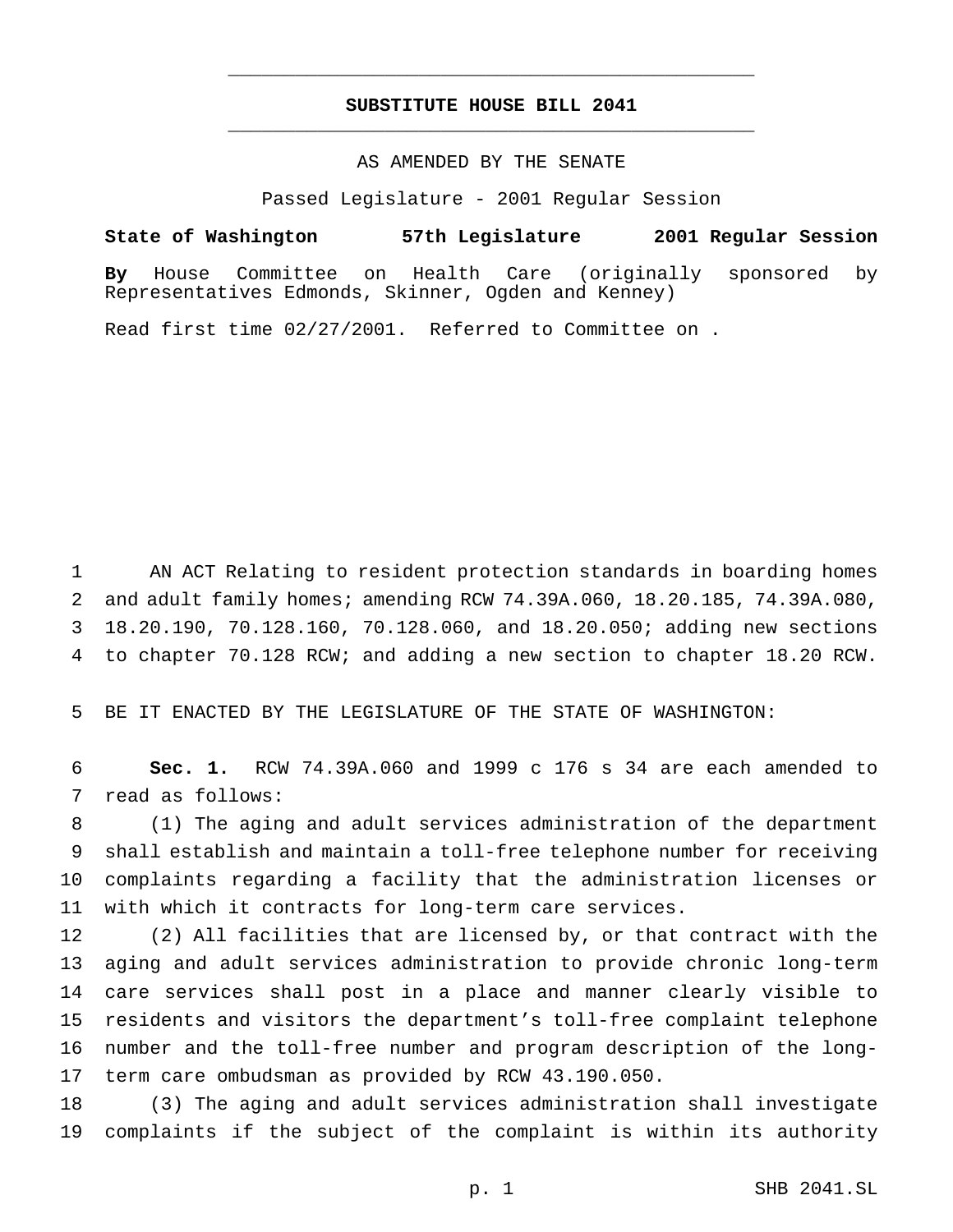unless the department determines that: (a) The complaint is intended to willfully harass a licensee or employee of the licensee; or (b) there is no reasonable basis for investigation; or (c) corrective action has been taken as determined by the ombudsman or the department. (4) The aging and adult services administration shall refer complaints to appropriate state agencies, law enforcement agencies, the attorney general, the long-term care ombudsman, or other entities if the department lacks authority to investigate or if its investigation reveals that a follow-up referral to one or more of these entities is appropriate.

 (5) The department shall adopt rules that include the following complaint investigation protocols:

 (a) Upon receipt of a complaint, the department shall make a preliminary review of the complaint, assess the severity of the complaint, and assign an appropriate response time. Complaints involving imminent danger to the health, safety, or well-being of a resident must be responded to within two days. When appropriate, the department shall make an on-site investigation within a reasonable time after receipt of the complaint or otherwise ensure that complaints are responded to.

 (b) The complainant must be: Promptly contacted by the department, unless anonymous or unavailable despite several attempts by the department, and informed of the right to discuss the alleged violations with the inspector and to provide other information the complainant believes will assist the inspector; informed of the department's course of action; and informed of the right to receive a written copy of the investigation report.

 (c) In conducting the investigation, the department shall interview the complainant, unless anonymous, and shall use its best efforts to interview the vulnerable adult or adults allegedly harmed, and, consistent with the protection of the vulnerable adult shall interview facility staff, any available independent sources of relevant information, including if appropriate the family members of the vulnerable adult.

 (d) Substantiated complaints involving harm to a resident, if an applicable law or rule has been violated, shall be subject to one or more of the actions provided in RCW 74.39A.080 or 70.128.160. Whenever appropriate, the department shall also give consultation and technical assistance to the provider.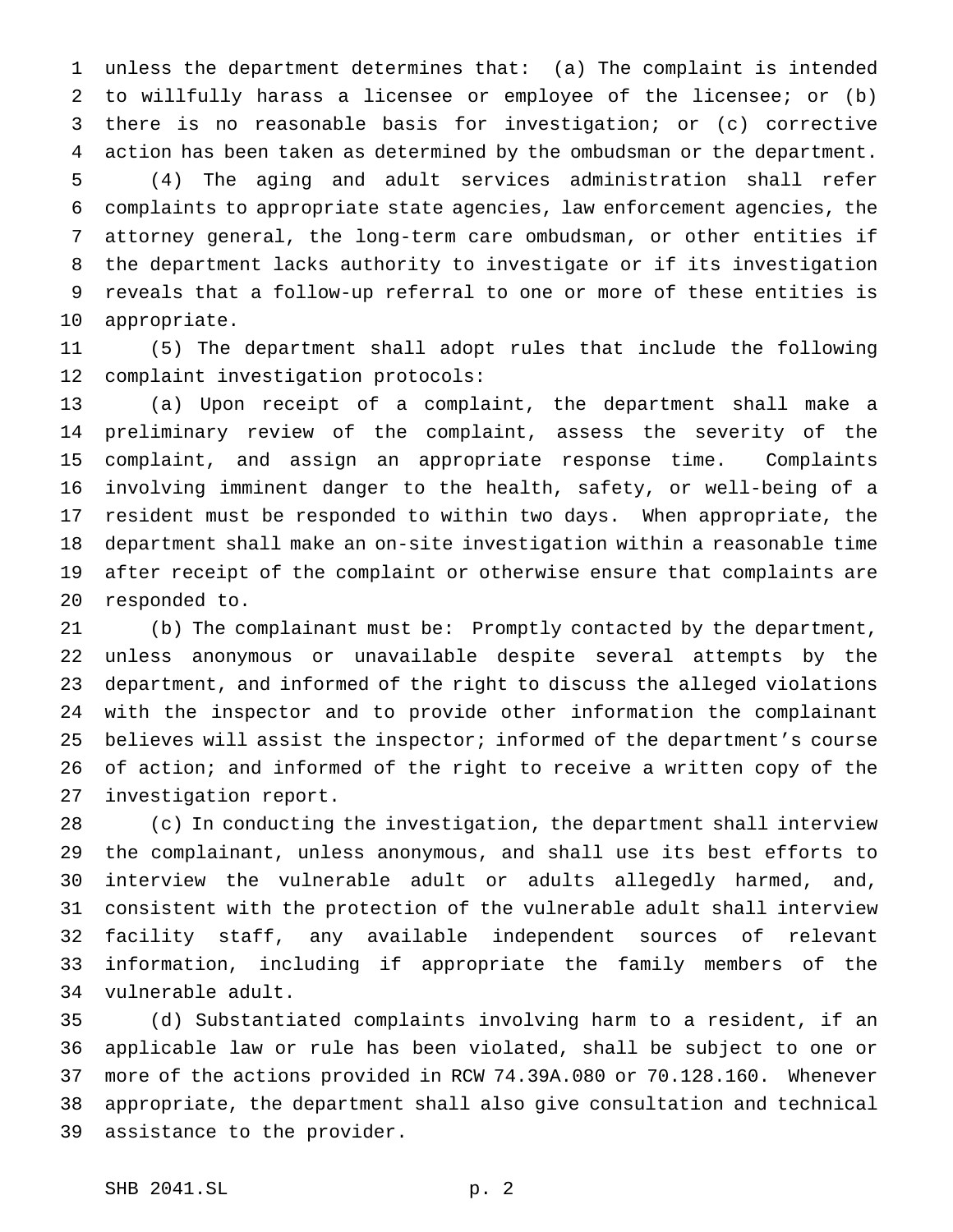(e) ((In the best practices of total quality management and continuous quality improvement, after a department finding of a violation that is serious, recurring, or uncorrected following a previous citation, the department shall make an on-site revisit of the facility to ensure correction of the violation, except for license or contract suspensions or revocations.)) After a department finding of a violation for which a stop placement has been imposed, the department 8 shall make an on-site revisit of the provider within fifteen working 9 days from the request for revisit, to ensure correction of the 10 violation. For violations that are serious or recurring or uncorrected 11 following a previous citation, and create actual or threatened harm to 12 one or more residents' well-being, including violations of residents' rights, the department shall make an on-site revisit as soon as 14 appropriate to ensure correction of the violation. Verification of 15 correction of all other violations may be made by either a department 16 on-site revisit or by written or photographic documentation found by 17 the department to be credible. This subsection does not prevent the department from enforcing license or contract suspensions or 19 revocations. Nothing in this subsection shall interfere with or diminish the department's authority and duty to ensure that the provider adequately cares for residents, including to make departmental on-site revisits as needed to ensure that the provider protects 23 residents and to enforce compliance with this chapter.

 (f) Substantiated complaints of neglect, abuse, exploitation, or abandonment of residents, or suspected criminal violations, shall also be referred by the department to the appropriate law enforcement agencies, the attorney general, and appropriate professional disciplining authority.

 (6) The department may provide the substance of the complaint to the licensee or contractor before the completion of the investigation by the department unless such disclosure would reveal the identity of a complainant, witness, or resident who chooses to remain anonymous. Neither the substance of the complaint provided to the licensee or contractor nor any copy of the complaint or related report published, released, or made otherwise available shall disclose, or reasonably lead to the disclosure of, the name, title, or identity of any complainant, or other person mentioned in the complaint, except that the name of the provider and the name or names of any officer, employee, or agent of the department conducting the investigation shall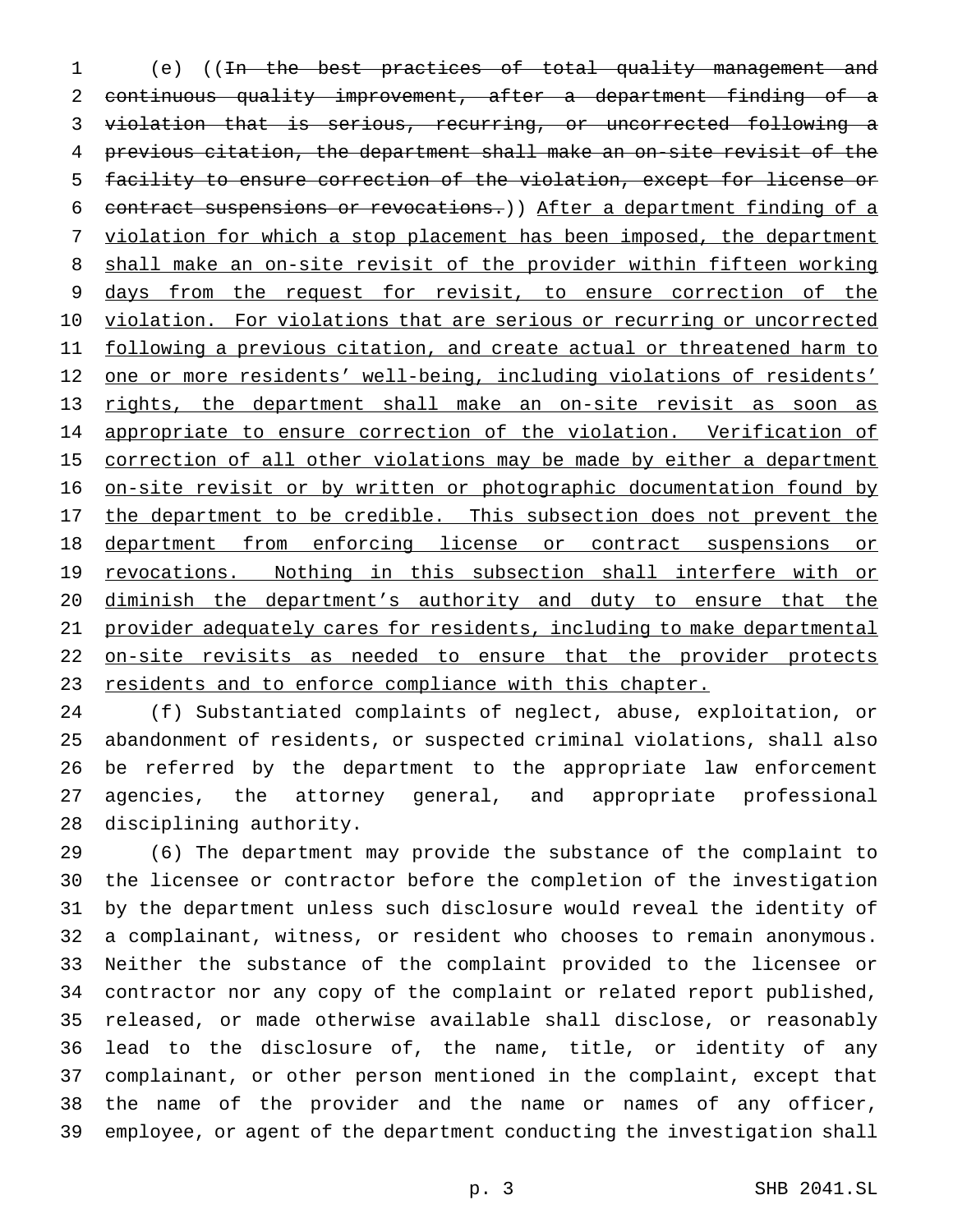be disclosed after the investigation has been closed and the complaint has been substantiated. The department may disclose the identity of the complainant if such disclosure is requested in writing by the complainant. Nothing in this subsection shall be construed to interfere with the obligation of the long-term care ombudsman program or department staff to monitor the department's licensing, contract, and complaint investigation files for long-term care facilities.

 (7) The resident has the right to be free of interference, coercion, discrimination, and reprisal from a facility in exercising his or her rights, including the right to voice grievances about treatment furnished or not furnished. A facility that provides long- term care services shall not discriminate or retaliate in any manner against a resident, employee, or any other person on the basis or for the reason that such resident or any other person made a complaint to the department, the attorney general, law enforcement agencies, or the long-term care ombudsman, provided information, or otherwise cooperated with the investigation of such a complaint. Any attempt to discharge a resident against the resident's wishes, or any type of retaliatory treatment of a resident by whom or upon whose behalf a complaint substantiated by the department has been made to the department, the attorney general, law enforcement agencies, or the long-term care ombudsman, within one year of the filing of the complaint, raises a rebuttable presumption that such action was in retaliation for the filing of the complaint. "Retaliatory treatment" means, but is not limited to, monitoring a resident's phone, mail, or visits; involuntary seclusion or isolation; transferring a resident to a different room unless requested or based upon legitimate management reasons; withholding or threatening to withhold food or treatment unless authorized by a terminally ill resident or his or her representative pursuant to law; or persistently delaying responses to a resident's request for service or assistance. A facility that provides long-term care services shall not willfully interfere with the performance of official duties by a long-term care ombudsman. The department shall sanction and may impose a civil penalty of not more than three thousand dollars for a violation of this subsection.

 **Sec. 2.** RCW 18.20.185 and 1997 c 392 s 214 are each amended to read as follows: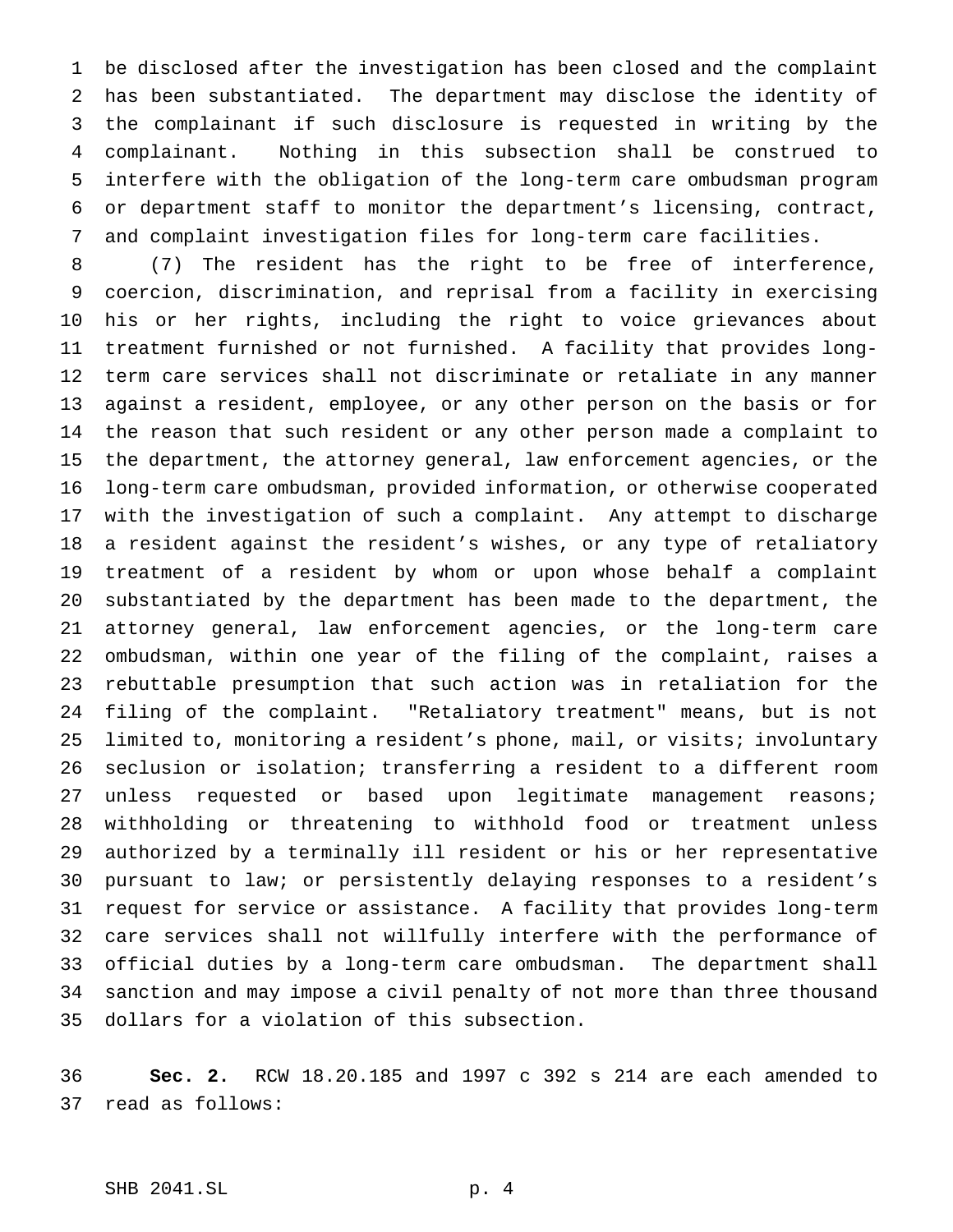(1) The department shall establish and maintain a toll-free telephone number for receiving complaints regarding a facility that the department licenses.

 (2) All facilities that are licensed under this chapter shall post in a place and manner clearly visible to residents and visitors the department's toll-free complaint telephone number and the toll-free number and program description of the long-term care ombudsman as provided by RCW 43.190.050.

 (3) The department shall investigate complaints if the subject of the complaint is within its authority unless the department determines that: (a) The complaint is intended to willfully harass a licensee or 12 employee of the licensee; or (b) there is no reasonable basis for investigation; or (c) corrective action has been taken as determined by the ombudsman or the department.

 (4) The department shall refer complaints to appropriate state agencies, law enforcement agencies, the attorney general, the long-term care ombudsman, or other entities if the department lacks authority to investigate or if its investigation reveals that a follow-up referral to one or more of these entities is appropriate.

 (5) The department shall adopt rules that include the following complaint investigation protocols:

 (a) Upon receipt of a complaint, the department shall make a preliminary review of the complaint, assess the severity of the complaint, and assign an appropriate response time. Complaints involving imminent danger to the health, safety, or well-being of a resident must be responded to within two days. When appropriate, the department shall make an on-site investigation within a reasonable time after receipt of the complaint or otherwise ensure that complaints are responded to.

 (b) The complainant must be: Promptly contacted by the department, unless anonymous or unavailable despite several attempts by the department, and informed of the right to discuss alleged violations with the inspector and to provide other information the complainant believes will assist the inspector; informed of the department's course of action; and informed of the right to receive a written copy of the investigation report.

 (c) In conducting the investigation, the department shall interview the complainant, unless anonymous, and shall use its best efforts to interview the resident or residents allegedly harmed by the violations,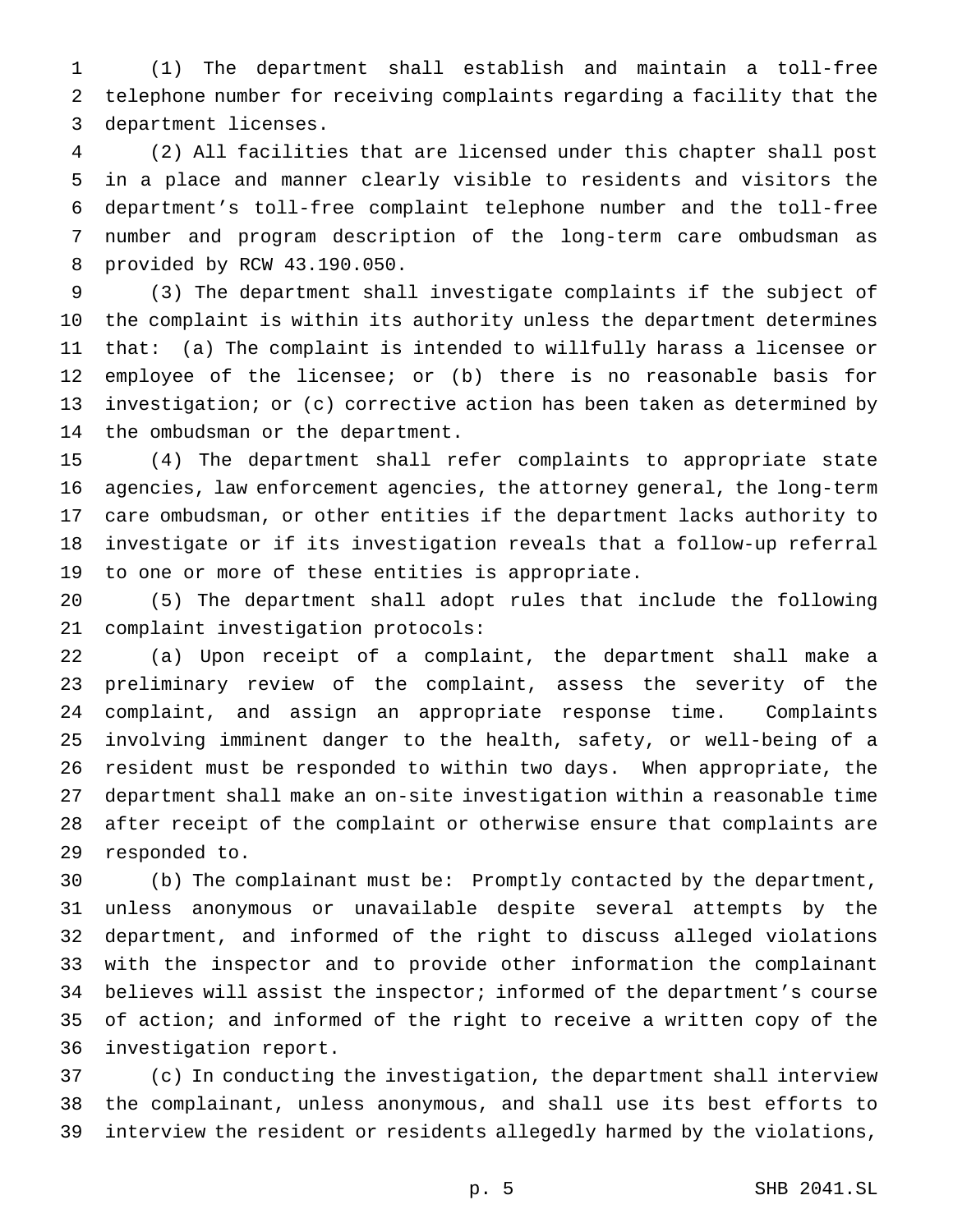1 and, in addition to facility staff, any available independent sources 2 of relevant information, including if appropriate the family members of 3 the resident.

 (d) Substantiated complaints involving harm to a resident, if an applicable law or regulation has been violated, shall be subject to one or more of the actions provided in RCW 18.20.190. Whenever appropriate, the department shall also give consultation and technical assistance to the facility.

9 (e) ((In the best practices of total quality management and 10 continuous quality improvement, after a department finding of a 11 violation that is serious, recurring, or uncorrected following a 12 previous citation, the department shall make an on-site revisit of the 13 facility to ensure correction of the violation.)) After a department 14 finding of a violation for which a stop placement has been imposed, the 15 department shall make an on-site revisit of the provider within fifteen 16 working days from the request for revisit, to ensure correction of the 17 violation. For violations that are serious or recurring or uncorrected 18 following a previous citation, and create actual or threatened harm to 19 one or more residents' well-being, including violations of residents' 20 rights, the department shall make an on-site revisit as soon as 21 appropriate to ensure correction of the violation. Verification of 22 correction of all other violations may be made by either a department 23 on-site revisit or by written or photographic documentation found by 24 the department to be credible. This subsection does not prevent the 25 department from enforcing license suspensions or revocations. Nothing 26 in this subsection shall interfere with or diminish the department's 27 authority and duty to ensure that the provider adequately cares for 28 residents, including to make departmental on-site revisits as needed to 29 ensure that the provider protects residents, and to enforce compliance 30 with this chapter.

 (f) Substantiated complaints of neglect, abuse, exploitation, or abandonment of residents, or suspected criminal violations, shall also be referred by the department to the appropriate law enforcement agencies, the attorney general, and appropriate professional disciplining authority.

 (6) The department may provide the substance of the complaint to the licensee before the completion of the investigation by the department unless such disclosure would reveal the identity of a complainant, witness, or resident who chooses to remain anonymous.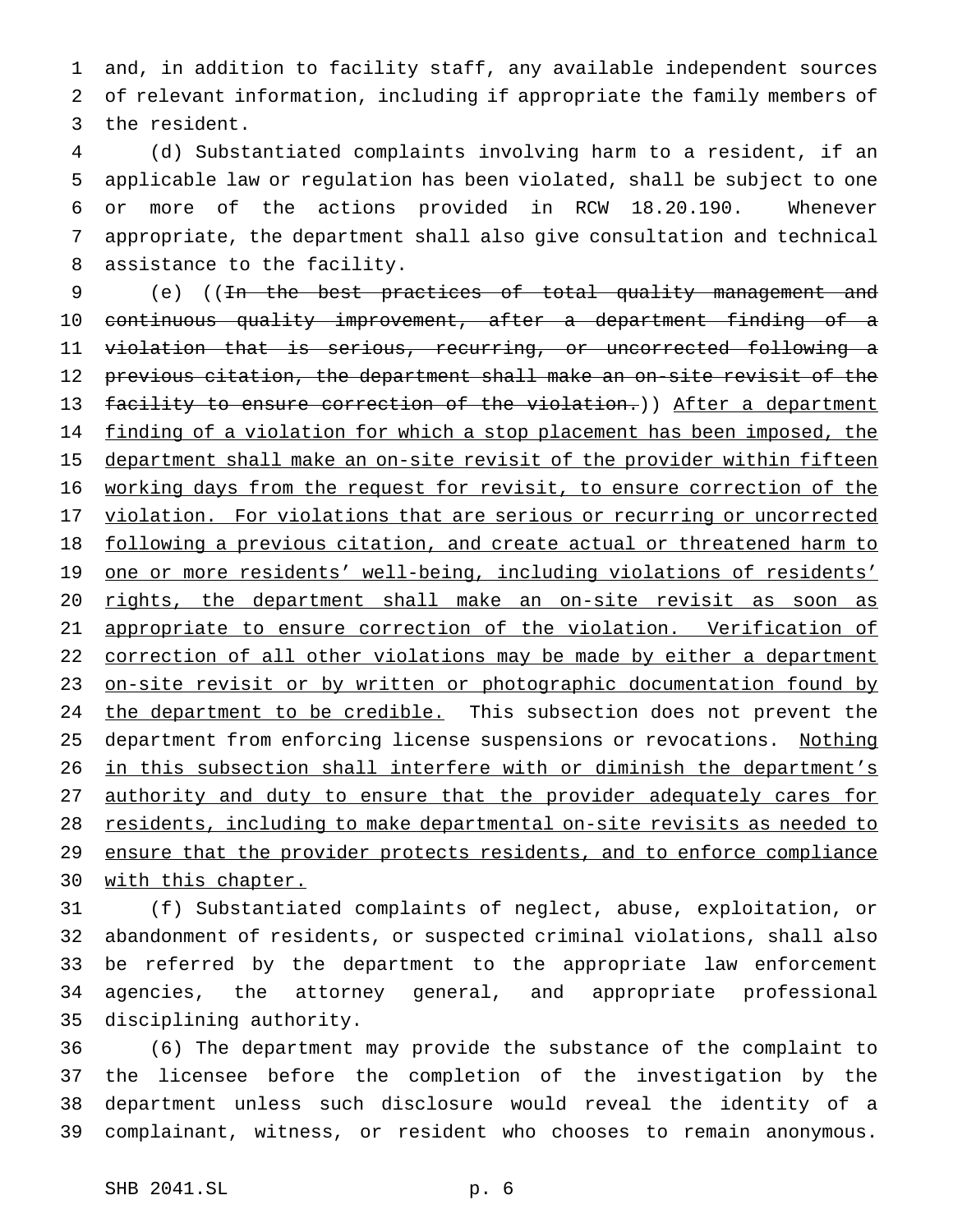Neither the substance of the complaint provided to the licensee or contractor nor any copy of the complaint or related report published, released, or made otherwise available shall disclose, or reasonably lead to the disclosure of, the name, title, or identity of any complainant, or other person mentioned in the complaint, except that the name of the provider and the name or names of any officer, employee, or agent of the department conducting the investigation shall be disclosed after the investigation has been closed and the complaint has been substantiated. The department may disclose the identity of the complainant if such disclosure is requested in writing by the complainant. Nothing in this subsection shall be construed to interfere with the obligation of the long-term care ombudsman program to monitor the department's licensing, contract, and complaint investigation files for long-term care facilities.

 (7) The resident has the right to be free of interference, coercion, discrimination, and reprisal from a facility in exercising his or her rights, including the right to voice grievances about treatment furnished or not furnished. A facility licensed under this chapter shall not discriminate or retaliate in any manner against a resident, employee, or any other person on the basis or for the reason that such resident or any other person made a complaint to the department, the attorney general, law enforcement agencies, or the long-term care ombudsman, provided information, or otherwise cooperated with the investigation of such a complaint. Any attempt to discharge a resident against the resident's wishes, or any type of retaliatory treatment of a resident by whom or upon whose behalf a complaint substantiated by the department has been made to the department, the attorney general, law enforcement agencies, or the long-term care ombudsman, within one year of the filing of the complaint, raises a rebuttable presumption that such action was in retaliation for the filing of the complaint. "Retaliatory treatment" means, but is not limited to, monitoring a resident's phone, mail, or visits; involuntary seclusion or isolation; transferring a resident to a different room unless requested or based upon legitimate management reasons; withholding or threatening to withhold food or treatment unless authorized by a terminally ill resident or his or her representative pursuant to law; or persistently delaying responses to a resident's request for service or assistance. A facility licensed under this chapter shall not willfully interfere with the performance of official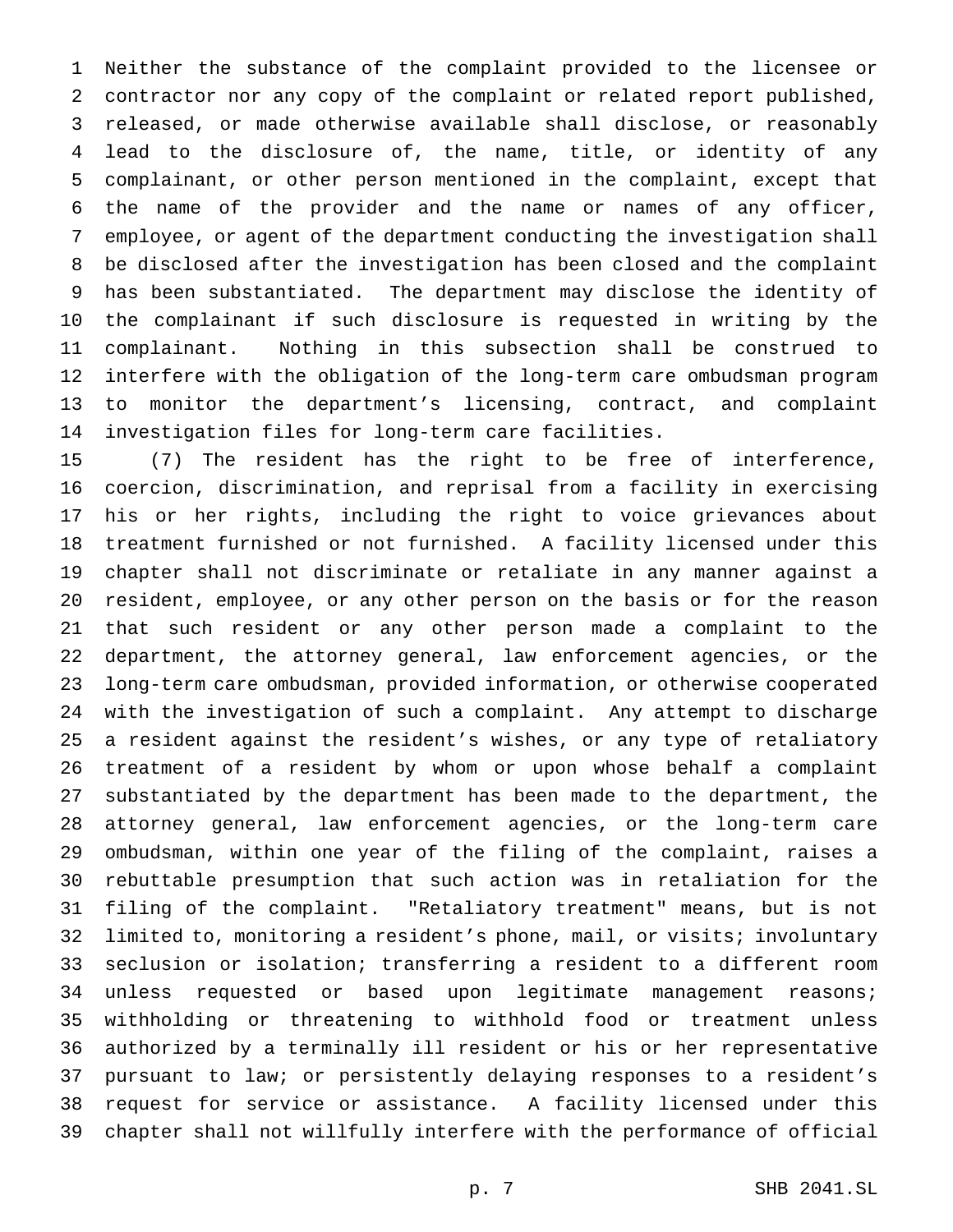duties by a long-term care ombudsman. The department shall sanction and may impose a civil penalty of not more than three thousand dollars for a violation of this subsection.

 **Sec. 3.** RCW 74.39A.080 and 1996 c 193 s 1 are each amended to read as follows:

 (1) The department is authorized to take one or more of the actions listed in subsection (2) of this section in any case in which the department finds that a provider of assisted living services, adult residential care services, or enhanced adult residential care services has:

 (a) Failed or refused to comply with the requirements of this 12 chapter or the rules adopted under this chapter;

(b) Operated without a license or under a revoked license;

 (c) Knowingly, or with reason to know, made a false statement of material fact on his or her application for license or any data attached thereto, or in any matter under investigation by the department; or

 (d) Willfully prevented or interfered with any inspection or investigation by the department.

 (2) When authorized by subsection (1) of this section, the department may take one or more of the following actions:

22 (a) Refuse to issue a contract;

 (b) Impose reasonable conditions on a contract, such as correction within a specified time, training, and limits on the type of clients the provider may admit or serve;

 (c) Impose civil penalties of not more than one hundred dollars per day per violation;

(d) Suspend, revoke, or refuse to renew a contract; or

 (e) Suspend admissions to the facility by imposing stop placement on contracted services.

 (3) When the department orders stop placement, the facility shall not admit any person admitted by contract until the stop placement order is terminated. The department may approve readmission of a resident to the facility from a hospital or nursing home during the stop placement. The department shall terminate the stop placement when: (a) The violations necessitating the stop placement have been corrected; and (b) the provider exhibits the capacity to maintain ((adequate care and service)) correction of the violations previously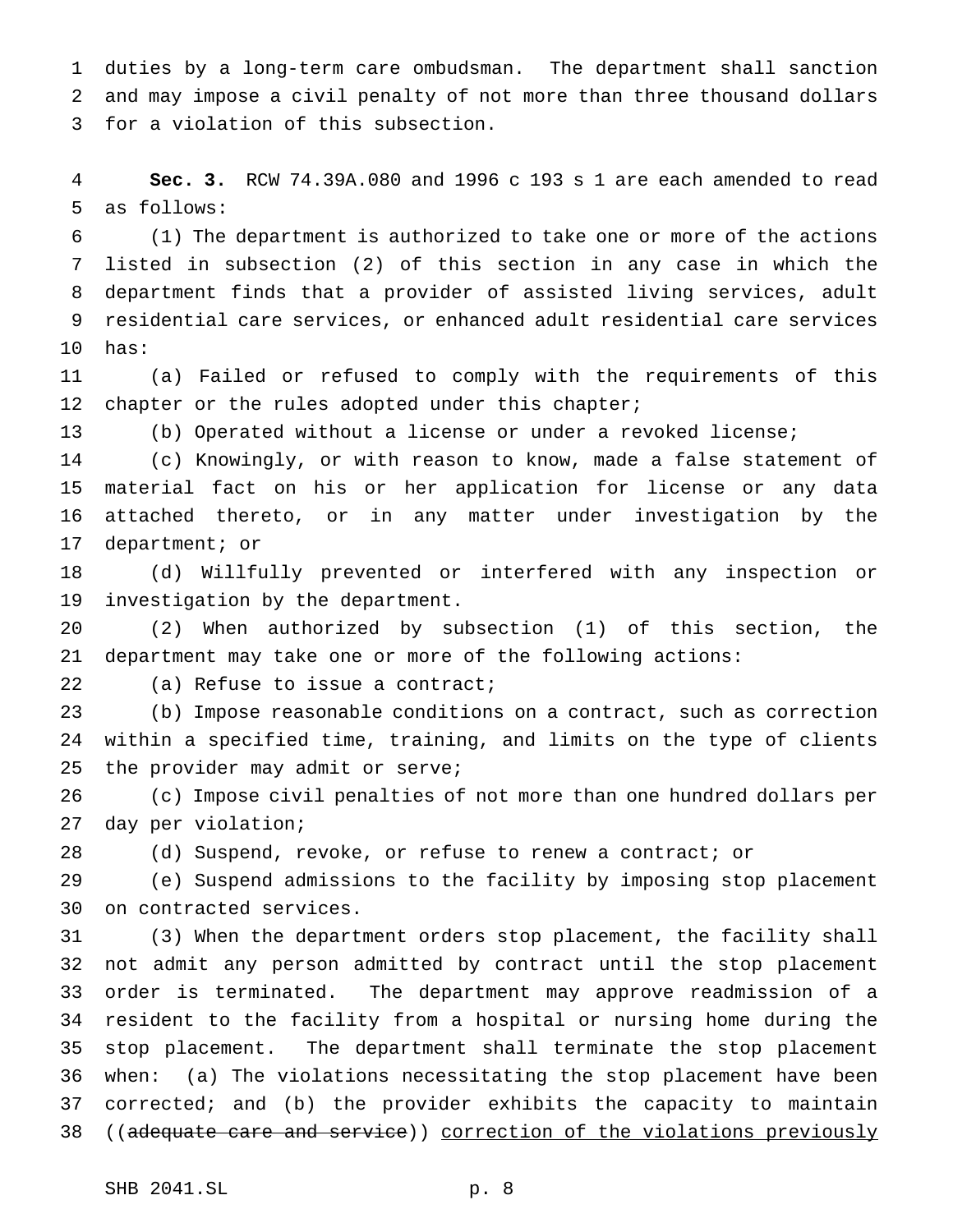1 found deficient. However, if upon the revisit the department finds new 2 violations that the department reasonably believes will result in a new 3 stop placement, the previous stop placement shall remain in effect 4 until the new stop placement is imposed.

5 After a department finding of a violation for which a stop 6 placement has been imposed, the department shall make an on-site 7 revisit of the provider within fifteen working days from the request 8 for revisit, to ensure correction of the violation. For violations 9 that are serious or recurring or uncorrected following a previous 10 citation, and create actual or threatened harm to one or more 11 residents' well-being, including violations of residents' rights, the 12 department shall make an on-site revisit as soon as appropriate to 13 ensure correction of the violation. Verification of correction of all 14 other violations may be made by either a department on-site revisit or 15 by written or photographic documentation found by the department to be 16 credible. This subsection does not prevent the department from 17 enforcing license suspensions or revocations. Nothing in this 18 subsection shall interfere with or diminish the department's authority 19 and duty to ensure that the provider adequately cares for residents, 20 including to make departmental on-site revisits as needed to ensure 21 that the provider protects residents, and to enforce compliance with 22 this chapter.

 (4) Chapter 34.05 RCW applies to department actions under this section, except that orders of the department imposing contracts suspension, stop placement, or conditions for continuation of a contract are effective immediately upon notice and shall continue pending any hearing.

28 **Sec. 4.** RCW 18.20.190 and 2000 c 47 s 7 are each amended to read 29 as follows:

 (1) The department of social and health services is authorized to take one or more of the actions listed in subsection (2) of this section in any case in which the department finds that a boarding home provider has:

34 (a) Failed or refused to comply with the requirements of this 35 chapter or the rules adopted under this chapter;

36 (b) Operated a boarding home without a license or under a revoked 37 license;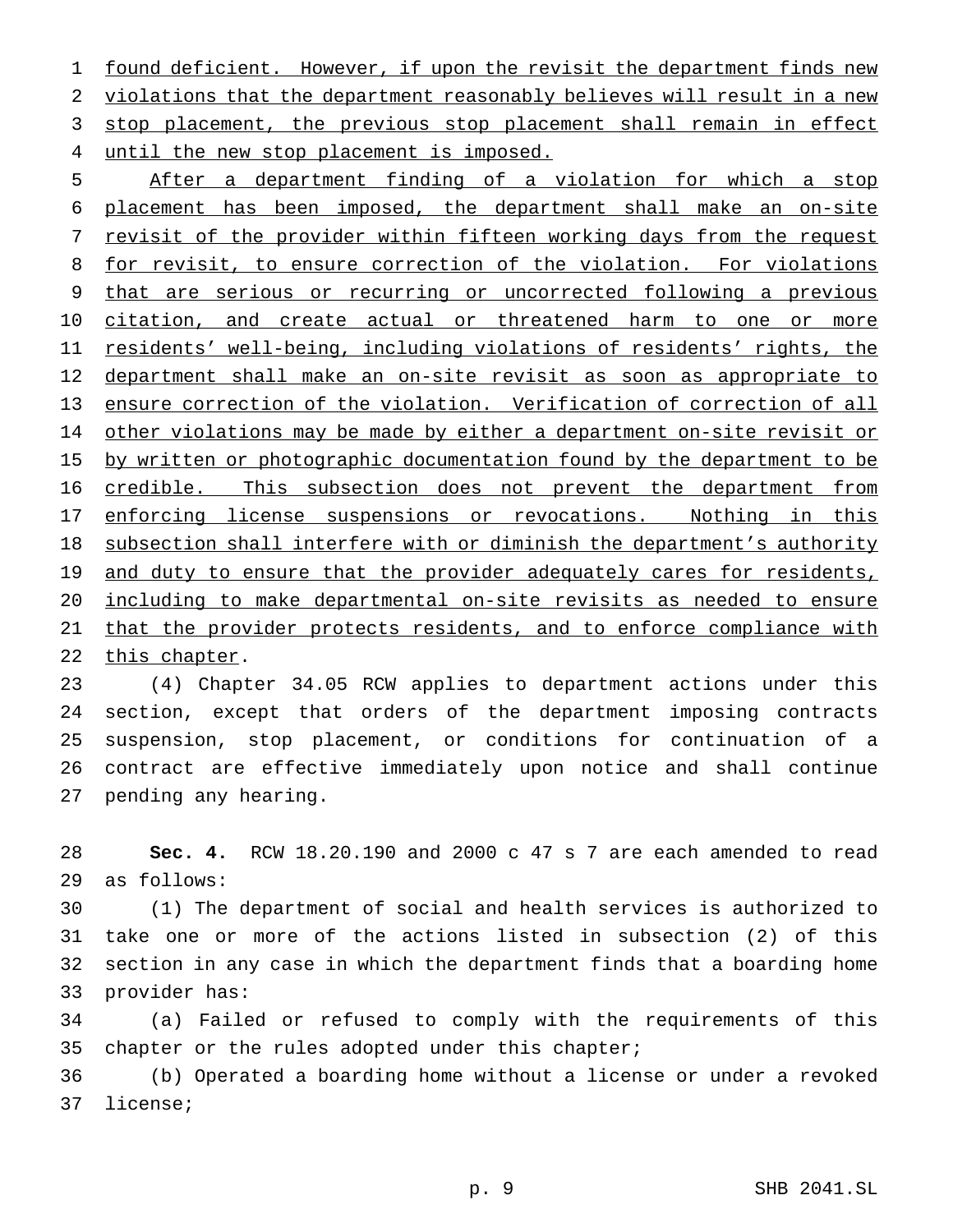(c) Knowingly, or with reason to know, made a false statement of material fact on his or her application for license or any data attached thereto, or in any matter under investigation by the department; or

 (d) Willfully prevented or interfered with any inspection or investigation by the department.

 (2) When authorized by subsection (1) of this section, the department may take one or more of the following actions:

(a) Refuse to issue a license;

 (b) Impose reasonable conditions on a license, such as correction within a specified time, training, and limits on the type of clients the provider may admit or serve;

 (c) Impose civil penalties of not more than one hundred dollars per day per violation;

(d) Suspend, revoke, or refuse to renew a license; or

 (e) Suspend admissions to the boarding home by imposing stop placement.

 (3) When the department orders stop placement, the facility shall not admit any new resident until the stop placement order is terminated. The department may approve readmission of a resident to the facility from a hospital or nursing home during the stop placement. The department shall terminate the stop placement when: (a) The violations necessitating the stop placement have been corrected; and 24 (b) the provider exhibits the capacity to maintain ((adequate care and 25 service)) correction of the violations previously found deficient. However, if upon the revisit the department finds new violations that the department reasonably believes will result in a new stop placement, 28 the previous stop placement shall remain in effect until the new stop 29 placement is imposed.

 (4) After a department finding of a violation for which a stop placement has been imposed, the department shall make an on-site 32 revisit of the provider within fifteen working days from the request 33 for revisit, to ensure correction of the violation. For violations 34 that are serious or recurring or uncorrected following a previous citation, and create actual or threatened harm to one or more residents' well-being, including violations of residents' rights, the department shall make an on-site revisit as soon as appropriate to ensure correction of the violation. Verification of correction of all other violations may be made by either a department on-site revisit or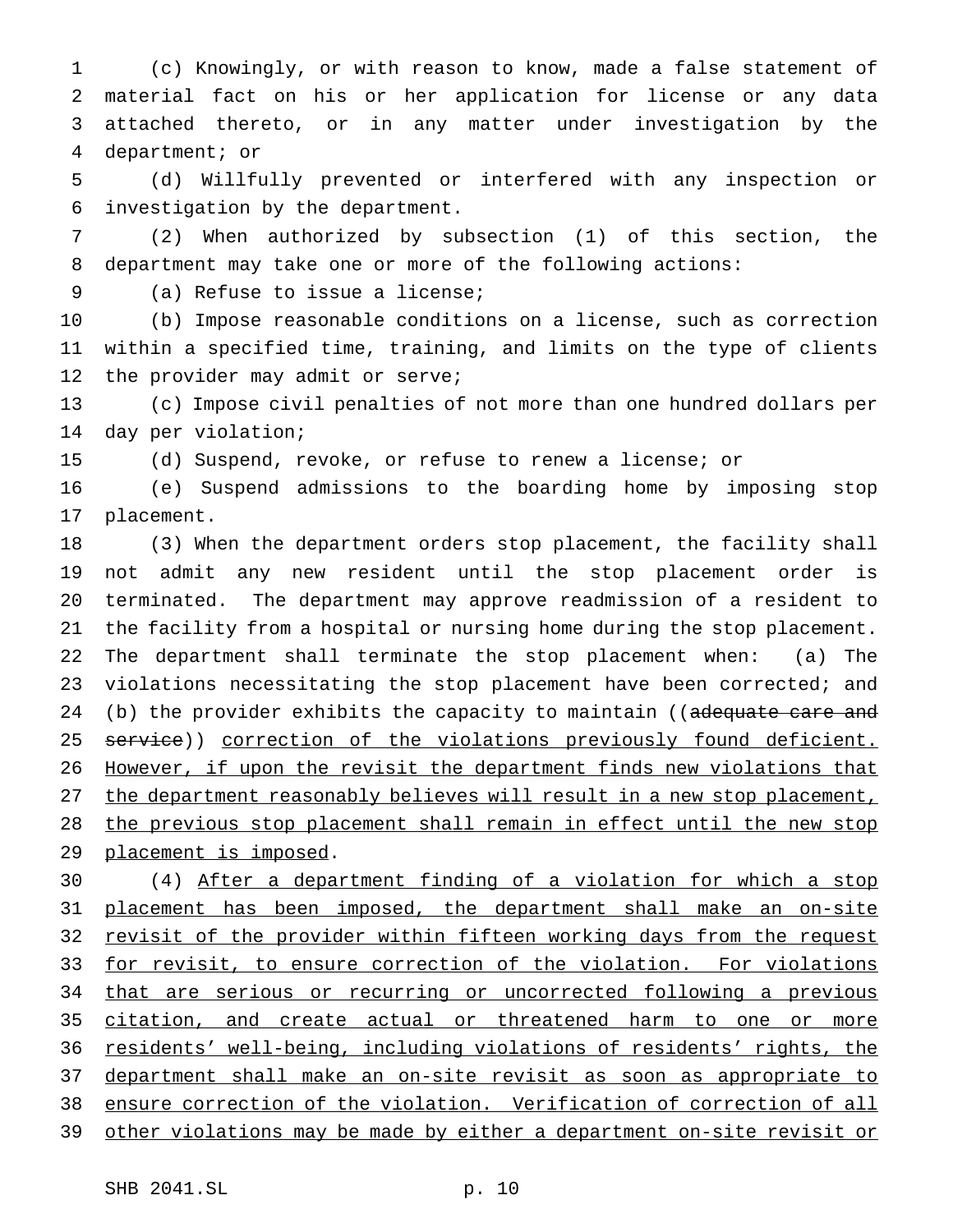1 by written or photographic documentation found by the department to be credible. This subsection does not prevent the department from enforcing license suspensions or revocations. Nothing in this 4 subsection shall interfere with or diminish the department's authority and duty to ensure that the provider adequately cares for residents, including to make departmental on-site revisits as needed to ensure that the provider protects residents, and to enforce compliance with 8 this chapter.

 (5) RCW 43.20A.205 governs notice of a license denial, revocation, suspension, or modification. Chapter 34.05 RCW applies to department actions under this section, except that orders of the department imposing license suspension, stop placement, or conditions for continuation of a license are effective immediately upon notice and shall continue pending any hearing.

 **Sec. 5.** RCW 70.128.160 and 1995 1st sp.s. c 18 s 28 are each amended to read as follows:

 (1) The department is authorized to take one or more of the actions listed in subsection (2) of this section in any case in which the department finds that an adult family home provider has:

 (a) Failed or refused to comply with the requirements of this 21 chapter or the rules adopted under this chapter;

 (b) Operated an adult family home without a license or under a revoked license;

 (c) Knowingly or with reason to know made a false statement of material fact on his or her application for license or any data attached thereto, or in any matter under investigation by the department; or

 (d) Willfully prevented or interfered with any inspection or investigation by the department.

 (2) When authorized by subsection (1) of this section, the department may take one or more of the following actions:

(a) Refuse to issue a license;

 (b) Impose reasonable conditions on a license, such as correction within a specified time, training, and limits on the type of clients the provider may admit or serve;

 (c) Impose civil penalties of not more than one hundred dollars per day per violation;

(d) Suspend, revoke, or refuse to renew a license; or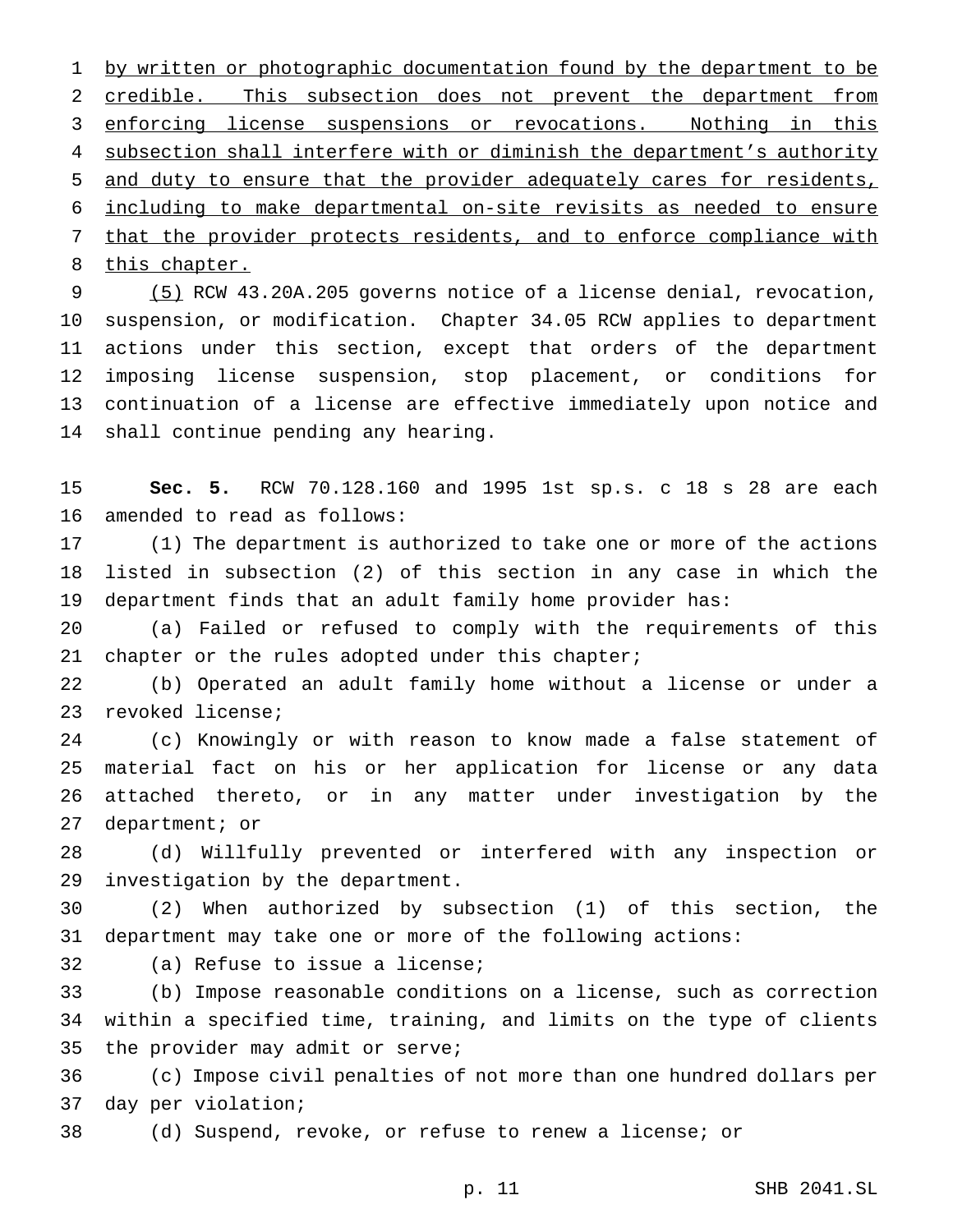(e) Suspend admissions to the adult family home by imposing stop placement.

 (3) When the department orders stop placement, the facility shall not admit any person until the stop placement order is terminated. The department may approve readmission of a resident to the facility from a hospital or nursing home during the stop placement. The department shall terminate the stop placement when: (a) The violations necessitating the stop placement have been corrected; and (b) the 9 provider exhibits the capacity to maintain ((adequate care and 10 service)) correction of the violations previously found deficient. 11 However, if upon the revisit the department finds new violations that 12 the department reasonably believes will result in a new stop placement, the previous stop placement shall remain in effect until the new stop 14 placement is imposed.

 (4) After a department finding of a violation for which a stop placement has been imposed, the department shall make an on-site 17 revisit of the provider within fifteen working days from the request 18 for revisit, to ensure correction of the violation. For violations 19 that are serious or recurring or uncorrected following a previous citation, and create actual or threatened harm to one or more residents' well-being, including violations of residents' rights, the department shall make an on-site revisit as soon as appropriate to ensure correction of the violation. Verification of correction of all other violations may be made by either a department on-site revisit or 25 by written or photographic documentation found by the department to be 26 credible. This subsection does not prevent the department from 27 enforcing license suspensions or revocations. Nothing in this subsection shall interfere with or diminish the department's authority 29 and duty to ensure that the provider adequately cares for residents, including to make departmental on-site revisits as needed to ensure 31 that the provider protects residents, and to enforce compliance with this chapter.

 (5) Chapter 34.05 RCW applies to department actions under this section, except that orders of the department imposing license suspension, stop placement, or conditions for continuation of a license are effective immediately upon notice and shall continue in effect pending any hearing.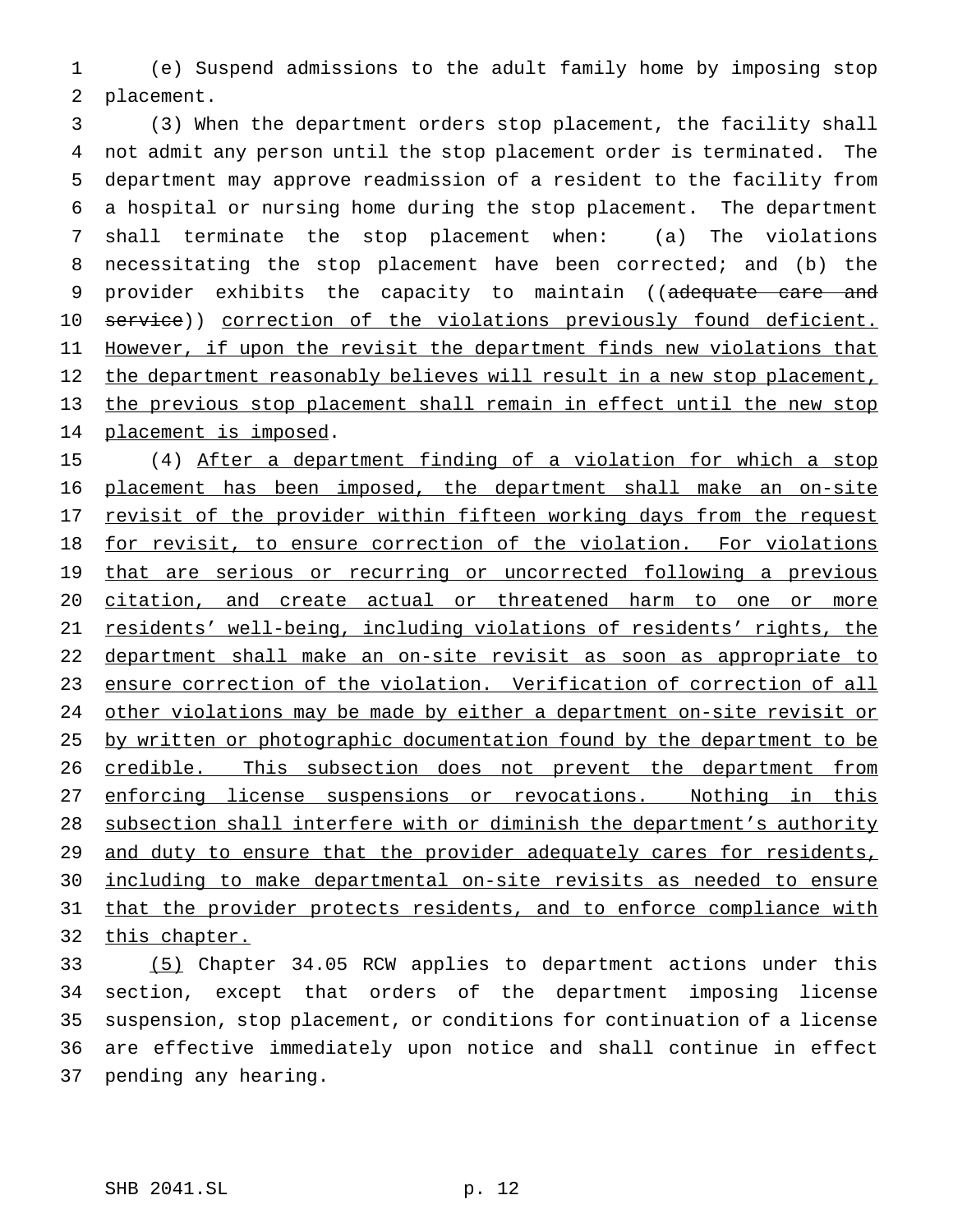NEW SECTION. **Sec. 6.** A new section is added to chapter 70.128 RCW to read as follows:

 (1) When the department has summarily suspended a license, the licensee may, subject to the department's approval, elect to participate in a temporary management program. All provisions of this section shall apply.

The purposes of a temporary management program are as follows:

 (a) To mitigate dislocation and transfer trauma of residents while the department and licensee may pursue dispute resolution or appeal of 10 a summary suspension of license;

 (b) To facilitate the continuity of safe and appropriate resident care and services;

 (c) To preserve a residential option that meets a specialized service need and/or is in a geographical area that has a lack of available providers; and

 (d) To provide residents with the opportunity for orderly discharge.

 (2) Licensee participation in the temporary management program is voluntary. The department shall have the discretion to approve any temporary manager and the temporary management arrangements. The temporary management shall assume the total responsibility for the daily operations of the home.

 (3) The temporary management shall contract with the licensee as an independent contractor and is responsible for ensuring that all minimum licensing requirements are met. The temporary management shall protect the health, safety, and well-being of the residents for the duration of the temporary management and shall perform all acts reasonably necessary to ensure that residents' needs are met. The licensee is responsible for all costs related to administering the temporary management program and contracting with the temporary management. The temporary management agreement shall at a minimum address the following:

 (a) Provision of liability insurance to protect residents and their property;

(b) Preservation of resident trust funds;

 (c) The timely payment of past due or current accounts, operating expenses, including but not limited to staff compensation, and all debt 38 that comes due during the period of the temporary management;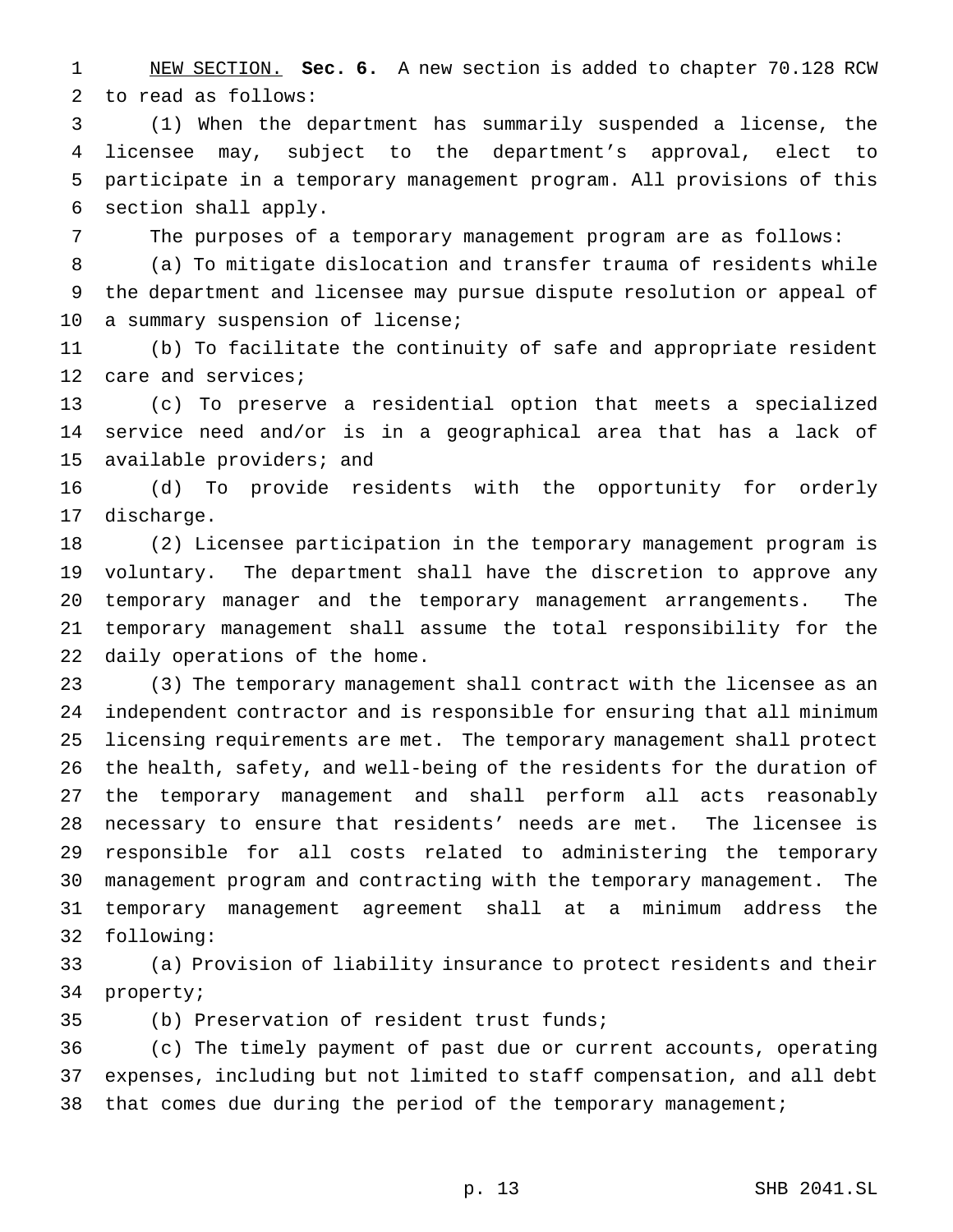(d) The responsibilities for addressing all other financial obligations that would interfere with the ability of the temporary manager to provide adequate care and services to residents; and

 (e) The authority of the temporary manager to manage the home, including the hiring, managing, and firing of employees for good cause, and to provide adequate care and services to residents.

 (4) The licensee and department shall provide written notification immediately to all residents, legal representatives, interested family members, and the state long-term care ombudsman program, of the temporary management and the reasons for it. This notification shall include notice that residents may move from the home without notifying the licensee in advance, and without incurring any charges, fees, or costs otherwise available for insufficient advance notice, during the temporary management period.

 (5) The temporary management period under this section concludes twenty-eight days after issuance of the formal notification of enforcement action or conclusion of administrative proceedings, whichever date is later. Nothing in this section precludes the department from revoking its approval of the temporary management and/or exercising its licensing enforcement authority under this chapter. The department's decision whether to approve or to revoke a temporary management arrangement is not subject to the administrative procedure act, chapter 34.05 RCW.

 (6) The department is authorized to adopt rules implementing this section. In implementing this section, the department shall consult with consumers, advocates, the adult family home advisory committee established under chapter 18.48 RCW, and organizations representing adult family homes. The department may recruit and approve qualified, licensed providers interested in serving as temporary managers.

 NEW SECTION. **Sec. 7.** A new section is added to chapter 18.20 RCW to read as follows:

 (1) The licensee or its designee has the right to an informal dispute resolution process to dispute any violation found or enforcement remedy imposed by the department during a licensing inspection or complaint investigation. The purpose of the informal dispute resolution process is to provide an opportunity for an exchange of information that may lead to the modification, deletion, or removal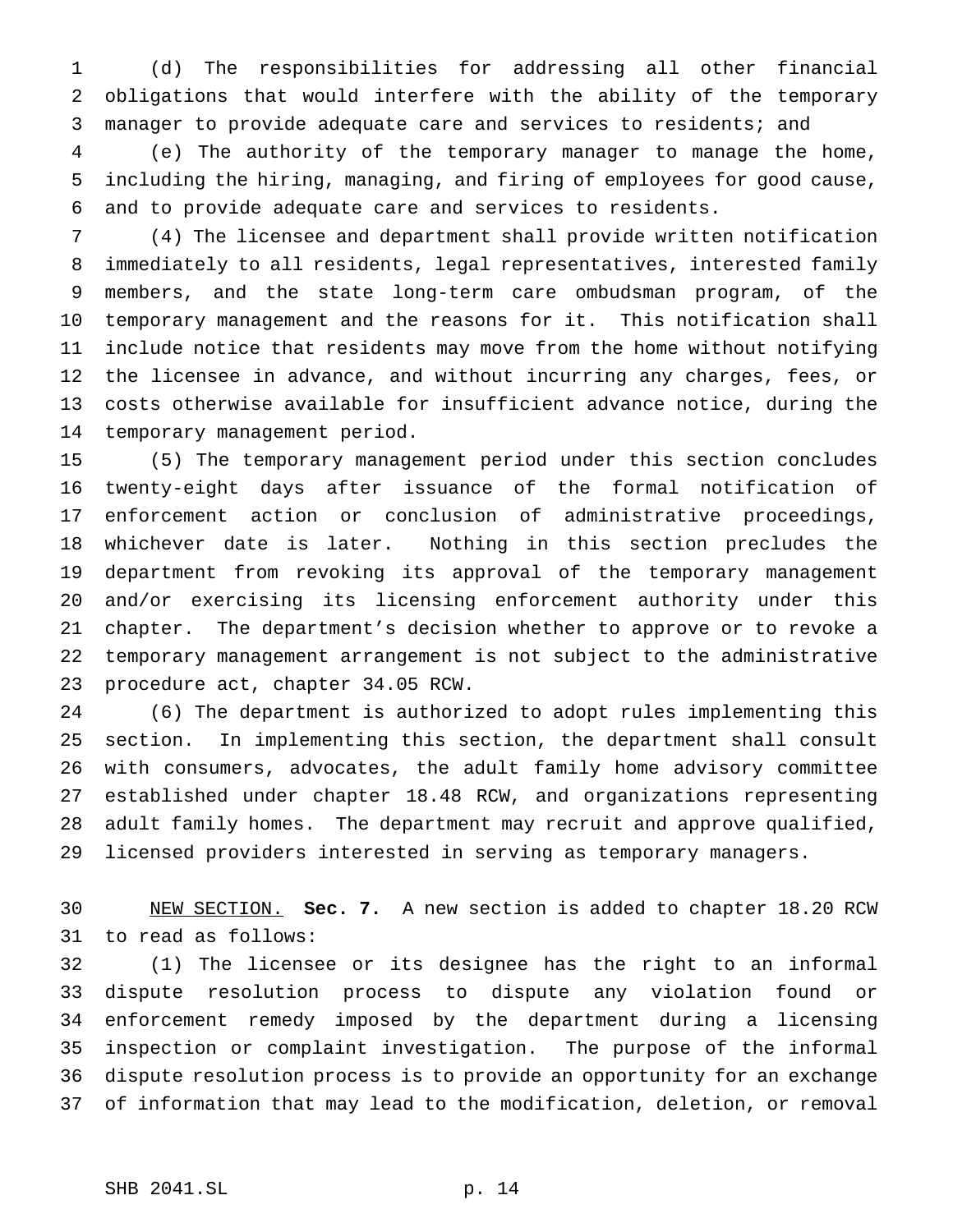of a violation, or parts of a violation, or enforcement remedy imposed by the department.

 (2) The informal dispute resolution process provided by the department shall include, but is not necessarily limited to, an opportunity for review by a department employee who did not participate in, or oversee, the determination of the violation or enforcement remedy under dispute. The department shall develop, or further develop, an informal dispute resolution process consistent with this section.

 (3) A request for an informal dispute resolution shall be made to the department within ten working days from the receipt of a written finding of a violation or enforcement remedy. The request shall identify the violation or violations and enforcement remedy or remedies being disputed. The department shall convene a meeting, when possible, within ten working days of receipt of the request for informal dispute resolution, unless by mutual agreement a later date is agreed upon.

 (4) If the department determines that a violation or enforcement remedy should not be cited or imposed, the department shall delete the violation or immediately rescind or modify the enforcement remedy. Upon request, the department shall issue a clean copy of the revised report, statement of deficiencies, or notice of enforcement action.

 (5) The request for informal dispute resolution does not delay the effective date of any enforcement remedy imposed by the department, except that civil monetary fines are not payable until the exhaustion of any formal hearing and appeal rights provided under this chapter. The licensee shall submit to the department, within the time period prescribed by the department, a plan of correction to address any undisputed violations, and including any violations that still remain following the informal dispute resolution.

 NEW SECTION. **Sec. 8.** A new section is added to chapter 70.128 RCW to read as follows:

 (1) The licensee or its designee has the right to an informal dispute resolution process to dispute any violation found or enforcement remedy imposed by the department during a licensing inspection or complaint investigation. The purpose of the informal dispute resolution process is to provide an opportunity for an exchange of information that may lead to the modification, deletion, or removal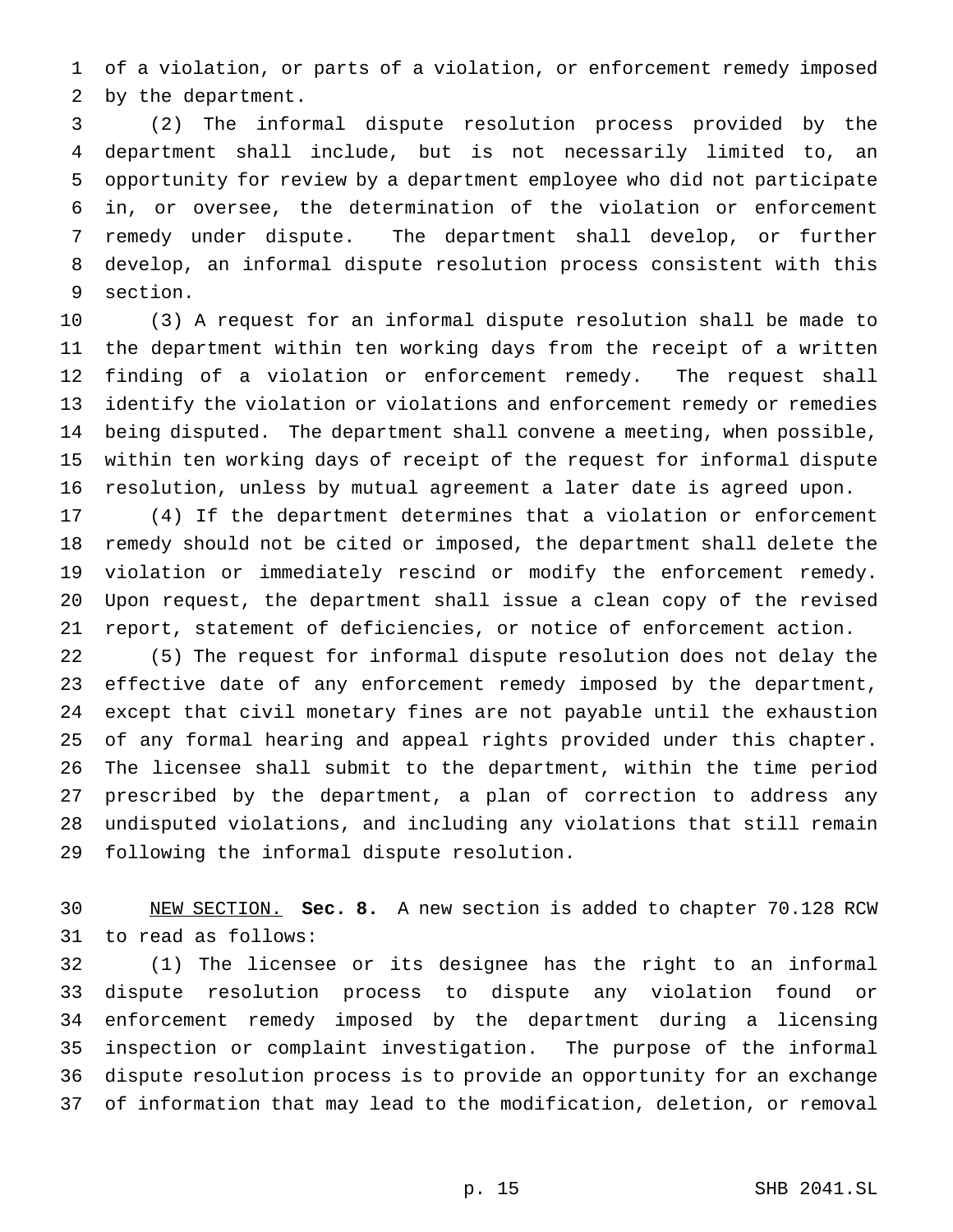of a violation, or parts of a violation, or enforcement remedy imposed by the department.

 (2) The informal dispute resolution process provided by the department shall include, but is not necessarily limited to, an opportunity for review by a department employee who did not participate in, or oversee, the determination of the violation or enforcement remedy under dispute. The department shall develop, or further develop, an informal dispute resolution process consistent with this section.

 (3) A request for an informal dispute resolution shall be made to the department within ten working days from the receipt of a written finding of a violation or enforcement remedy. The request shall identify the violation or violations and enforcement remedy or remedies being disputed. The department shall convene a meeting, when possible, within ten working days of receipt of the request for informal dispute resolution, unless by mutual agreement a later date is agreed upon.

 (4) If the department determines that a violation or enforcement remedy should not be cited or imposed, the department shall delete the violation or immediately rescind or modify the enforcement remedy. Upon request, the department shall issue a clean copy of the revised report, statement of deficiencies, or notice of enforcement action.

 (5) The request for informal dispute resolution does not delay the effective date of any enforcement remedy imposed by the department, except that civil monetary fines are not payable until the exhaustion of any formal hearing and appeal rights provided under this chapter. The licensee shall submit to the department, within the time period prescribed by the department, a plan of correction to address any undisputed violations, and including any violations that still remain following the informal dispute resolution.

 **Sec. 9.** RCW 70.128.060 and 1995 c 260 s 4 are each amended to read as follows:

 (1) An application for license shall be made to the department upon forms provided by it and shall contain such information as the department reasonably requires.

 (2) The department shall issue a license to an adult family home if the department finds that the applicant and the home are in compliance with this chapter and the rules adopted under this chapter, unless (a) the applicant has prior violations of this chapter relating to the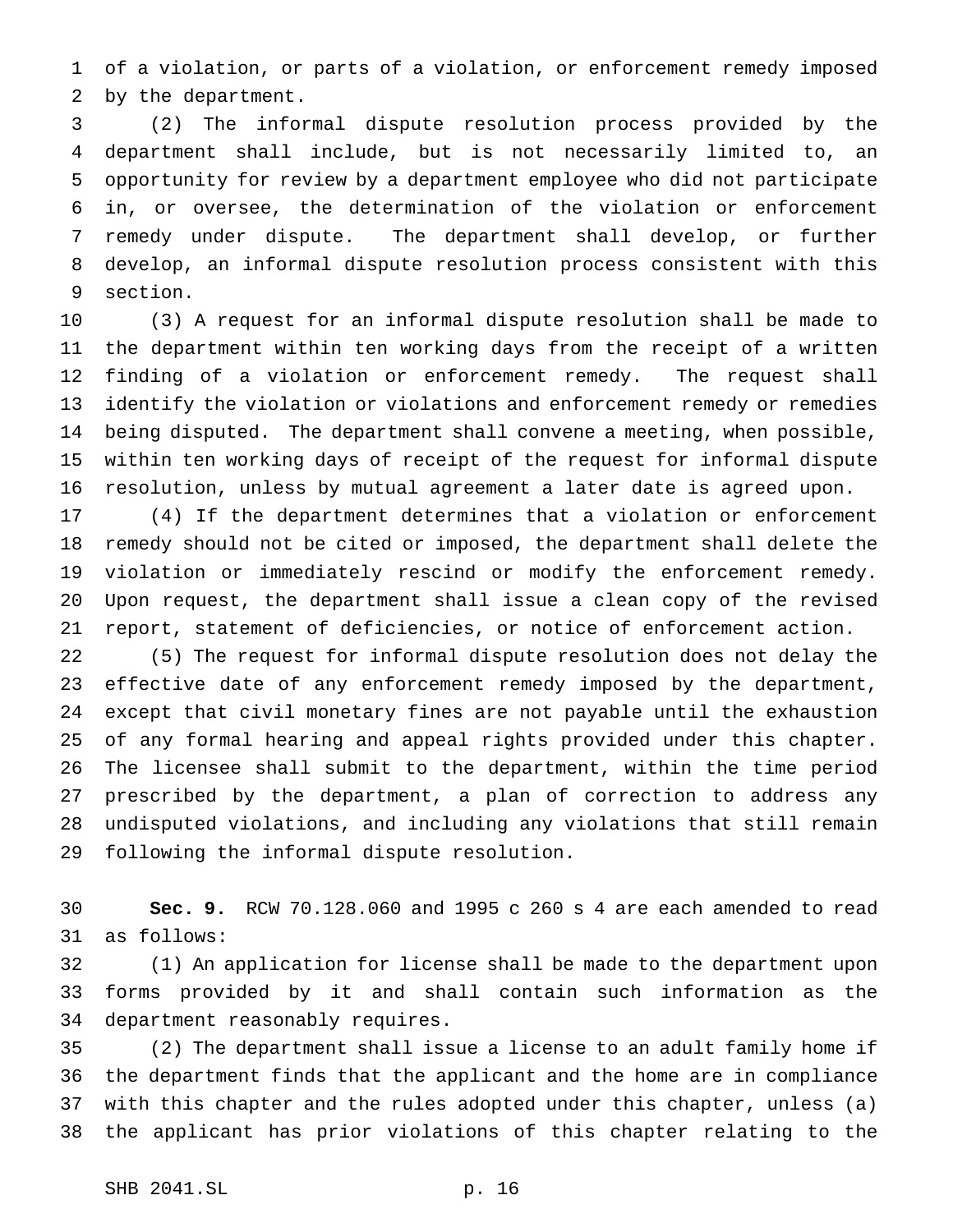adult family home subject to the application or any other adult family home, or of any other law regulating residential care facilities within the past five years that resulted in revocation or nonrenewal of a license; or (b) the applicant has a history of significant noncompliance with federal, state, or local laws, rules, or regulations relating to the provision of care or services to vulnerable adults or to children.

(3) The license fee shall be submitted with the application.

 (4) The department shall serve upon the applicant a copy of the decision granting or denying an application for a license. An applicant shall have the right to contest denial of his or her application for a license as provided in chapter 34.05 RCW by requesting a hearing in writing within twenty-eight days after receipt of the notice of denial.

 (5) The department shall not issue a license to a provider if the department finds that the provider or any partner, officer, director, managerial employee, or owner of five percent or more if the provider has a history of significant noncompliance with federal or state regulations, rules, or laws in providing care or services to vulnerable adults or to children.

 (6) The department shall license an adult family home for the maximum level of care that the adult family home may provide. The department shall define, in rule, license levels based upon the education, training, and caregiving experience of the licensed provider or staff.

 (7) The department shall establish, by rule, standards used to license nonresident providers and multiple facility operators.

 (8) The department shall establish, by rule, for multiple facility operators educational standards substantially equivalent to recognized national certification standards for residential care administrators.

 (9) The license fee shall be set at fifty dollars per year for each home. A fifty dollar processing fee shall also be charged each home when the home is initially licensed.

 (10) A provider who receives notification of the department's initiation of a denial, suspension, nonrenewal, or revocation of an adult family home license may, in lieu of appealing the department's 37 action, surrender or relinquish the license. The department shall not issue a new license to or contract with the provider, for the purposes 39 of providing care to vulnerable adults or children, for a period of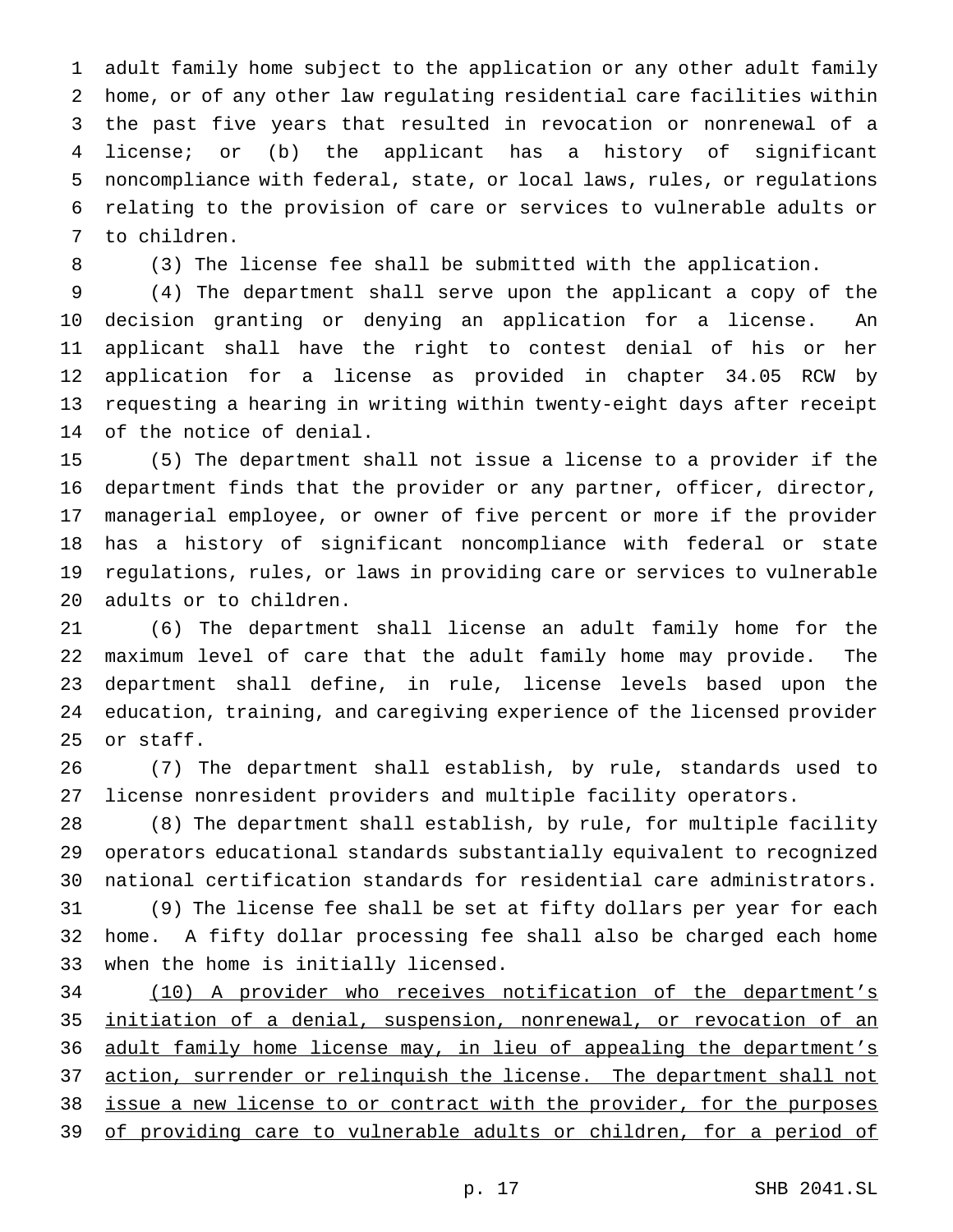twenty years following the surrendering or relinquishment of the former license. The licensing record shall indicate that the provider relinquished or surrendered the license, without admitting the violations, after receiving notice of the department's initiation of a denial, suspension, nonrenewal, or revocation of a license.

 **Sec. 10.** RCW 18.20.050 and 2000 c 47 s 3 are each amended to read as follows:

 Upon receipt of an application for license, if the applicant and the boarding home facilities meet the requirements established under this chapter, the department shall issue a license. If there is a failure to comply with the provisions of this chapter or the standards and rules adopted pursuant thereto, the department may in its discretion issue to an applicant for a license, or for the renewal of a license, a provisional license which will permit the operation of the boarding home for a period to be determined by the department, but not to exceed twelve months, which provisional license shall not be subject to renewal. At the time of the application for or renewal of a license or provisional license the licensee shall pay a license fee as established by the department under RCW 43.20B.110. All licenses issued under the provisions of this chapter shall expire on a date to be set by the department, but no license issued pursuant to this chapter shall exceed twelve months in duration. However, when the annual license renewal date of a previously licensed boarding home is set by the department on a date less than twelve months prior to the expiration date of a license in effect at the time of reissuance, the license fee shall be prorated on a monthly basis and a credit be allowed at the first renewal of a license for any period of one month or more covered by the previous license. All applications for renewal of a license shall be made not later than thirty days prior to the date of expiration of the license. Each license shall be issued only for the premises and persons named in the application, and no license shall be transferable or assignable. Licenses shall be posted in a conspicuous place on the licensed premises.

 A licensee who receives notification of the department's initiation 35 of a denial, suspension, nonrenewal, or revocation of a boarding home license may, in lieu of appealing the department's action, surrender or relinquish the license. The department shall not issue a new license to or contract with the licensee, for the purposes of providing care to